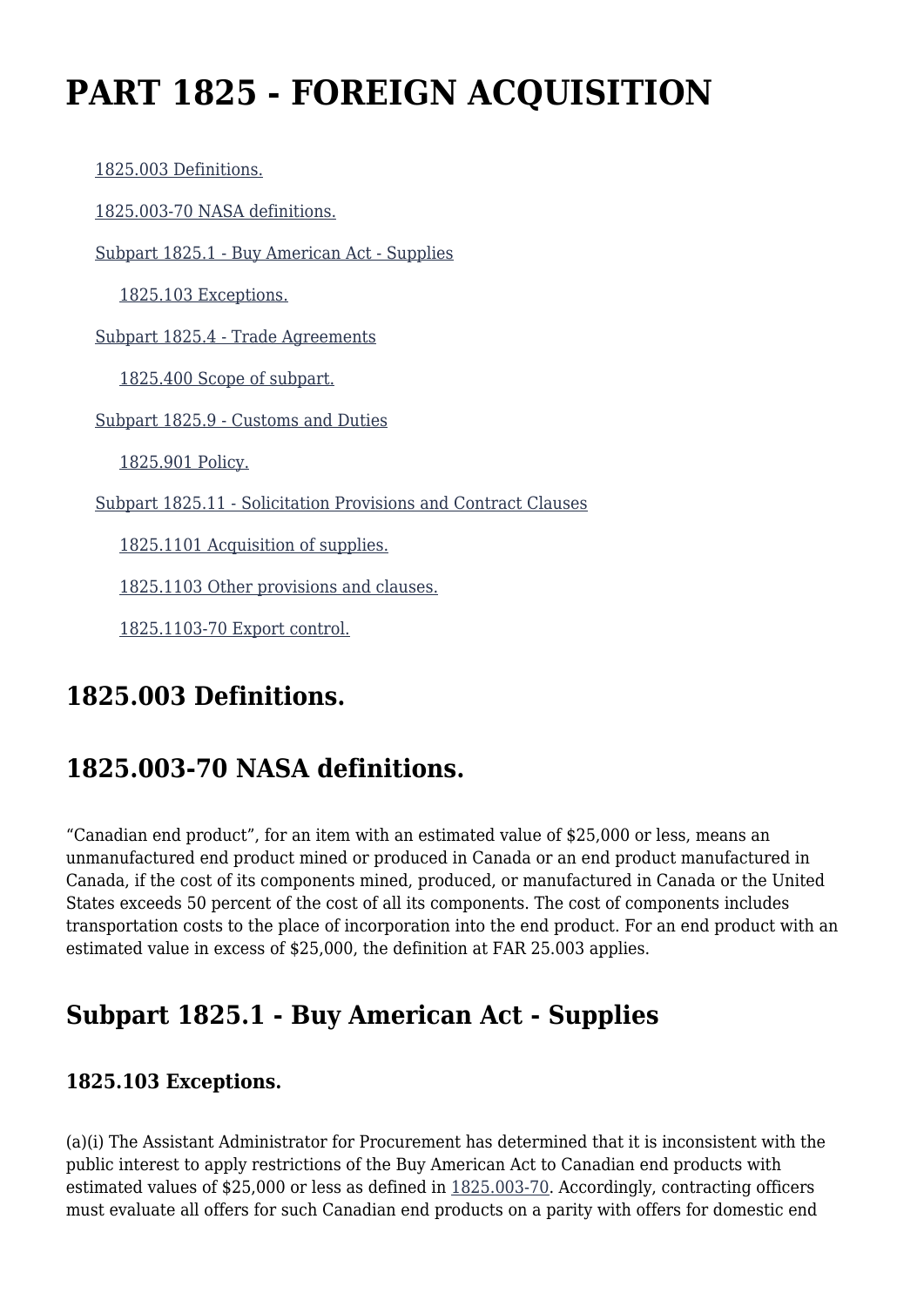products, except that applicable duty (whether or not a duty free entry certificate may be issued) must be included in evaluating offers for Canadian end products.

(ii) The Assistant Administrator for Procurement has determined that for procurements subject to the Trade Agreements Act, it would be inconsistent with the public interest to apply the Buy American Act to U.S.-made end products that are substantially transformed in the United States.

### **Subpart 1825.4 - Trade Agreements**

### **1825.400 Scope of subpart.**

(b) The Buy American Act applies to all acquisitions of Japanese end products or services in excess of \$3,000.

### **Subpart 1825.9 - Customs and Duties**

### **1825.901 Policy.**

NASA has statutory authority to exempt certain articles from import duties, including articles that will be launched into space, spare parts for such articles, ground support equipment, and unique equipment used in connection with an international program or launch service agreement. This authority is fully described in 14 CFR part 1217.

# **Subpart 1825.11 - Solicitation Provisions and Contract Clauses**

### **1825.1101 Acquisition of supplies.**

 $(c)$ 

(1) NASA has determined that the restrictions of the Buy American Act are not applicable to U.S. made end products.

(e) The contracting officer must add paragraph (k) as set forth in [1852.225-8,](https://login.acquisition.gov/%5Brp:link:nfs-part-1852%5D#Section_1852_225_8_T48_60423441161) Duty-Free Entry of Space Articles, in solicitations and contracts when the supplies that will be accorded duty-free entry are identifiable before award. Insert the supplies determined in accordance with FAR subpart 25.9 and 1825.903.

### **1825.1103 Other provisions and clauses.**